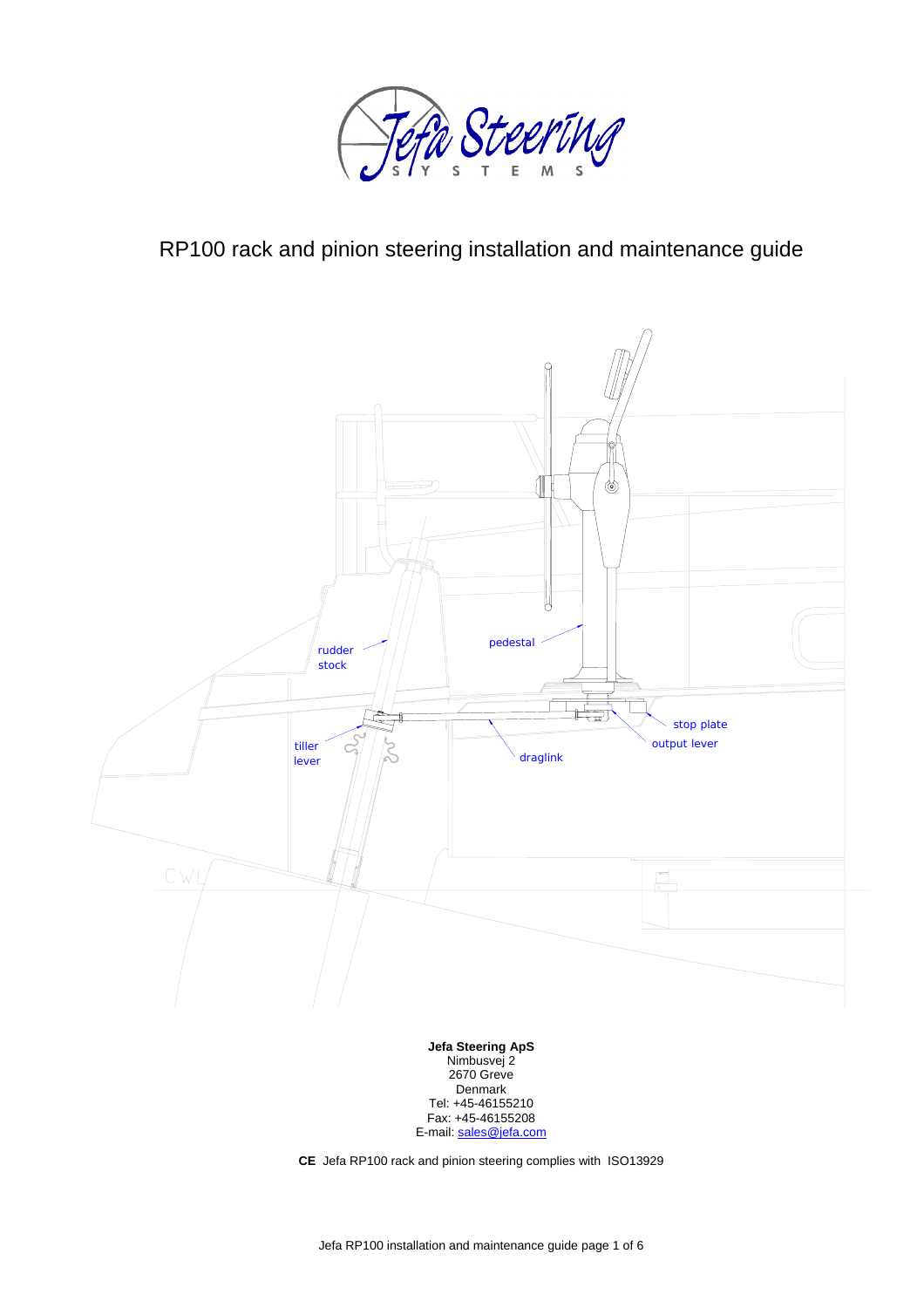### **Jefa RP100 rack and pinion steering installation guide**

Your Jefa steering RP-system has been designed and manufactured to the highest standards to provide many years of trouble free service. To aid you with the installation we have prepared these simple guidelines, which are vital to follow if the systems full potential and reliability are to be achieved. The notes should be read carefully before installation is commenced. Should you encounter any problems not covered in these instructions or have any queries please contact Jefa Steering or your local Jefa agent who will be pleased to provide technical guidance.

#### **Specification:**

Jefa steering RP100 pedestal specifications: Maximum turns lock to lock 1.8 Standard output lever operating centres 130 mm. Standard tiller lever operating centres 200 mm. Rated output force 12503 N. Maximum rudder torque at midships 255 Kgf.m/2500Nm Maximum rudder torque at full lock 464 Kgf.m/4550Nm

#### **Installation – basic steps:**

Sight pedestal Reinforce cockpit floor if necessary Drill cockpit floor and fit pedestal Setting up the geometry Fit the tiller arm Fit rudder stops or stop plate Install draglink Test system

#### **Sighting the pedestal**

The pedestal should be installed in a position where there is adequate space to fully control the craft at all times whilst providing sufficient shelter for the helmsman to brace himself in severe sea conditions. Care should be taken to ensure that it will not obstruct members of the crew from operating bilge pumps, sheet winches and cockpit locker lids, etc. Alternatively these items may require repositioning. Where the pedestal is situated near the mainsheet a guard should always be fitted to help prevent the sheet snagging the pedestal in an inadvertent gybe. The optimum position for mounting the pedestal relative to a helmsman's seat is shown in the right figure. Next check that there is sufficient clearance below the cockpit floor to allow the output lever to move freely and for the draglink to operate. The draglink should operate horizontally  $\pm$  5° and the rudder stock should next be examined to ensure that the tiller arm can be fitted at the correct height.



#### **Reinforcement of the cockpit floor**

The cockpit sole must be sufficient rigid to withstand the steering loads or the force of the helmsman thrown onto the wheel in severe sea conditions without deflecting significantly. As a guideline for GRP boats, the cockpit floor should have a total thickness of at least 40 mm.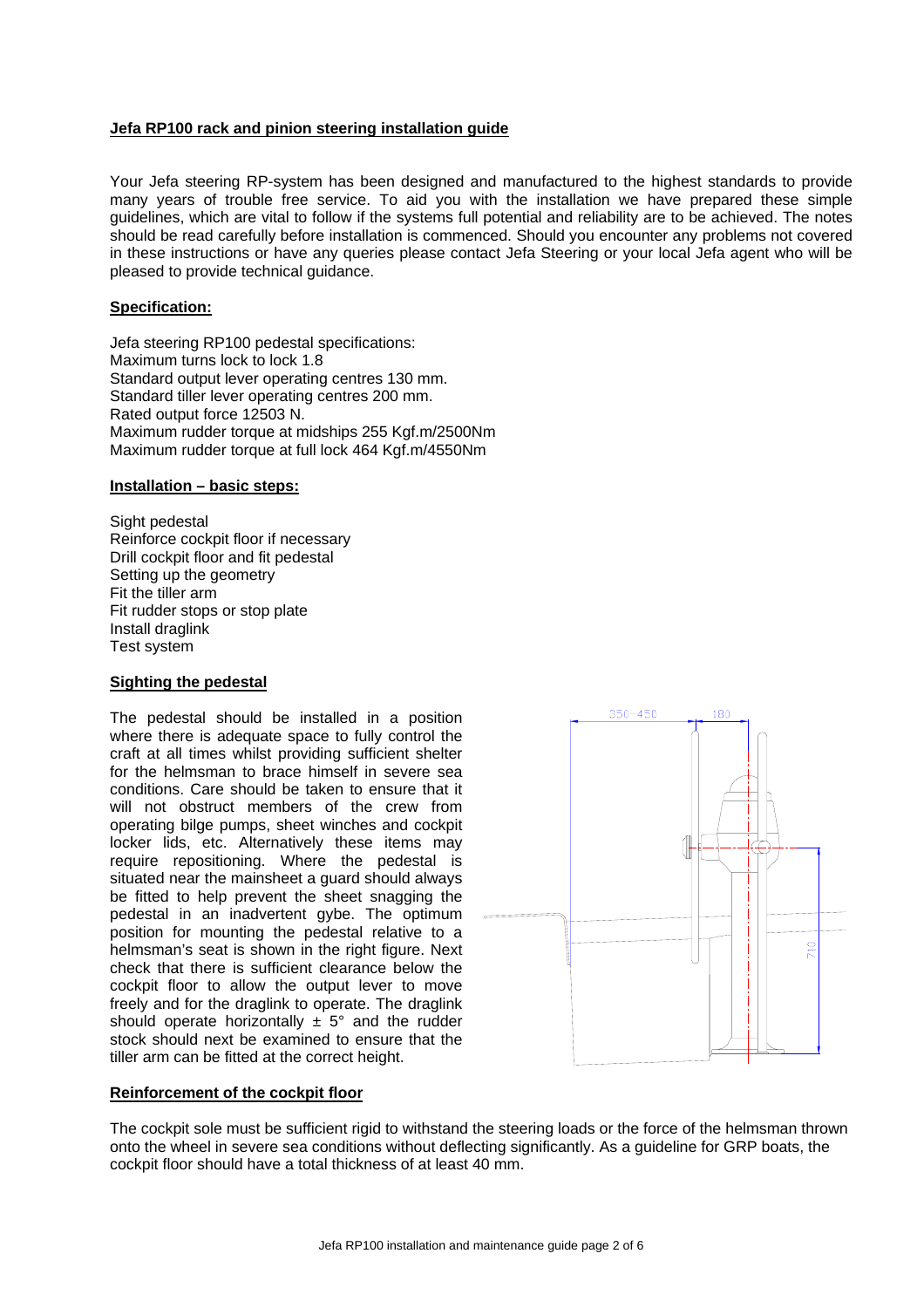# **Drilling of the cockpit floor and the fitting of the pedestal**

After finding the correct pedestal position in the cockpit the cockpit floor can be drilled according to the right figure. The holes for the mounting bolts should be drilled to 10.5 mm.

Remove the output lever from the down shaft. Put the pedestal on place and attach the wheel. Carefully measure to both ship centrelines if the pedestal is positioned correctly. Use a sealant to seal off the pedestal.



Before commencing to fit the output lever and tiller arm it is important to understand about the offset angles used with the rack and pinion system. The rack and pinion systems uses a principal known as "wide angle geometry" which gives very direct steering near amidships and an increasing mechanical advantage as the rudder approaches full travel. This results in the most direct, positive system available to a helmsman.

To accomplish this effect the pedestal output lever is shorter than the tiller lever in a ratio of 1.54:1. At amidships therefore the tiller arm and output lever are not pointing 90 degrees sideways, but instead are angled slightly forward. This offset angle is known as B° and varies dependent on the distance between the pedestal and the rudderstock. The shorter the distance the greater the offset angle B.



In the table below we show the pedestal to rudder stock distance L3 and the corresponding offset angle B°. If you have instructed us to finish bore and key the tiller arm we will have checked the distance L3 and cut the key-way in the tiller arm to the correct offset angle.

| $L3$ mm<br>(distance between pedestal<br>centre and rudder stock) | B°<br>(lever offset angle forward) |
|-------------------------------------------------------------------|------------------------------------|
| less than 200 mm                                                  | refer to factory-custom            |
| 200-275                                                           | $25^\circ$                         |
| 276-350                                                           | $20^{\circ}$                       |
| 351-450                                                           | $15^\circ$                         |
| 451-550                                                           | $12^{\circ}$                       |
| 551-650                                                           | $10^{\circ}$                       |
| 651-1000                                                          | 8°                                 |
| $1000 - >$                                                        | $5^{\circ}$                        |

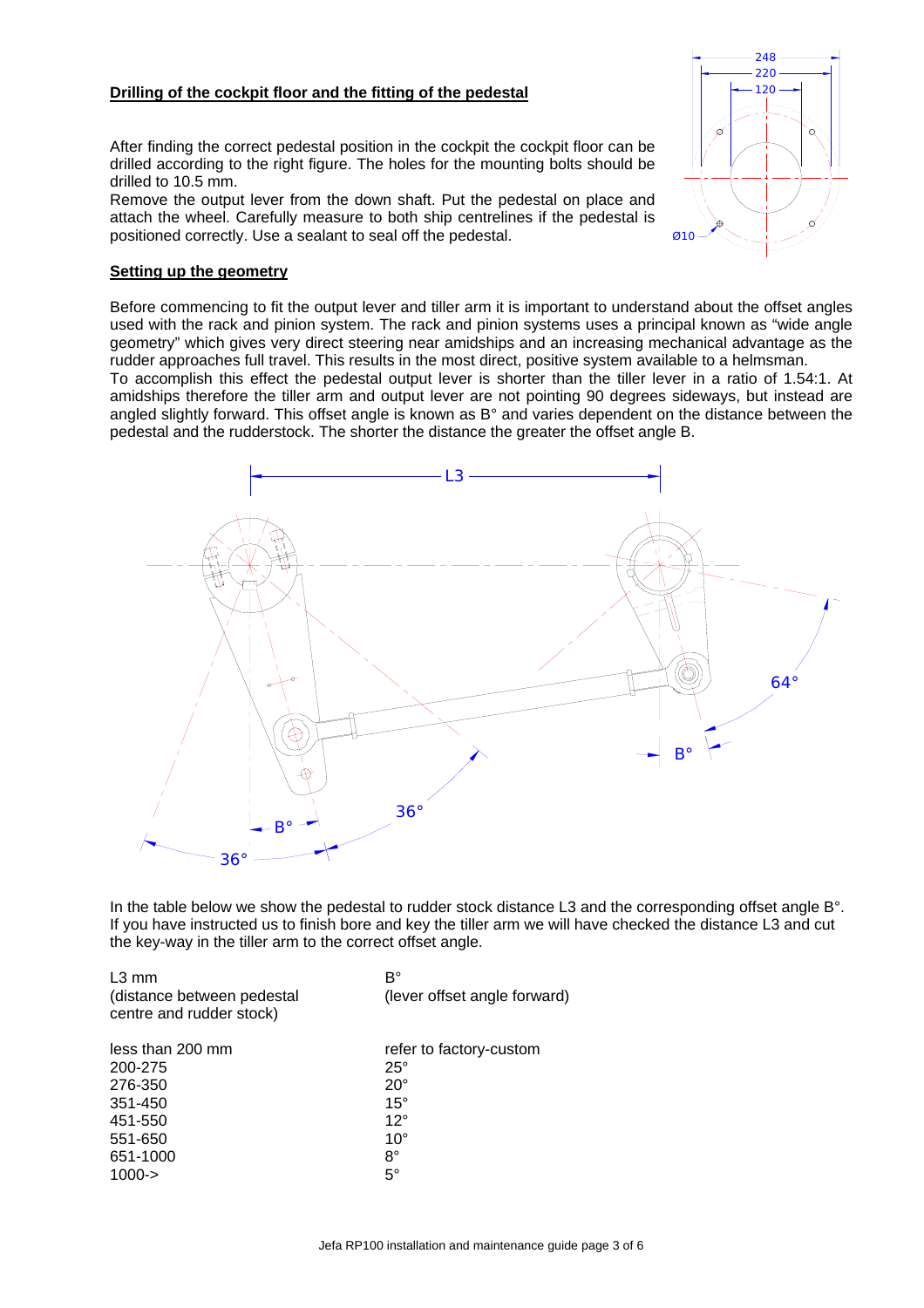Please note the above assumes the pedestal is mounted forward of the rudder stock. If the pedestal is mounted behind the rudder stock the same offset angles apply but the levers are offset aft. (a good reminder is the fact that the levers, with the rudder amidships, will always point away from the rudder shaft in the pedestal direction)

### **Fitting the tiller arm**

The tiller arm should always have a perfect fit to the rudder shaft. Between the two till arm parts there should always be a gap to make sure the tiller arm can be clamped. The tiller arm should be slided in vertical direction to achieve the best possible horizontal run of the draglink. The angle of the draglink should not exceed 5° to the horizon.

The tiller arm should be firmly locked for rotation around the rudder shaft. **Never** use just clamping to achieve this rotation locking. The best rotational locking is achieved by a keyway in the shaft and lever combined with a stainless steel key. The keyway in the shaft should be machined 90° starboard (or port, depending on the lever positions) The keyway in the tiller lever should be machined in the offset angle B. The torque for the 4 mounting bolts of the tiller lever is 45 Nm. Tubular rudder stocks and carbon rudder stocks should use a through bolt to achieve a proper rotational locking.

The Jefa rack and pinion system should always be delivered with the stop plate. The stop plate will prevent the output lever from going over the dead point. If this happens, the yacht will not be able to steer any more with all due consequences. The stop plate will prevent the steering pedestal from damage, but when no rudder stops are fitted, all forces will have to go thought the draglink and in the prevent of a collision, the draglink could get damaged. Fitting rudder stops in combination with the stop plate will protect both the pedestal and the rudder.

On a starboard run installation, the stop plate should be fitted with the text and arrow pointing downwards (readable). On port run installations, the text has to market over to the other side with a marker pen and the two stop blocks should be positioned in the opposite side of the tap holes. The arrow on the stop plate should always point away from the rudder shaft. Normally this will be the bow of the yacht. When the rudder stock is in front of the pedestal, the arrow has to point aft. Look in the above table to find the appropriate offset angle for the installation. Rotate the stop plate so the mounting bolt matches the angle of



the table. Firmly tighten the mounting bolts so the stop plate will not rotate under load. Put the output lever in the correct offset angle and height. A help is to put a straight bar against the stop blocks and put the output lever 90 degrees to the bar. Now tighten the friction brake in the pedestal so the output lever stays in this position. Slide the output lever upwards as far as possible with 5 mm clearance between the mounting nuts and the top of the output lever. This will make sure the output lever hits the stop blocks properly and will not slide over

### **Fitting the draglink.**

Make sure the rudder is in the exact amidships position and lock it. Carefully measure the distance between the two pin centres. Rotate the rose joints of the draglink to achieve the correct length and lock them with the locking nut. Slide both sides over the pin and tighten the lever bolts correctly.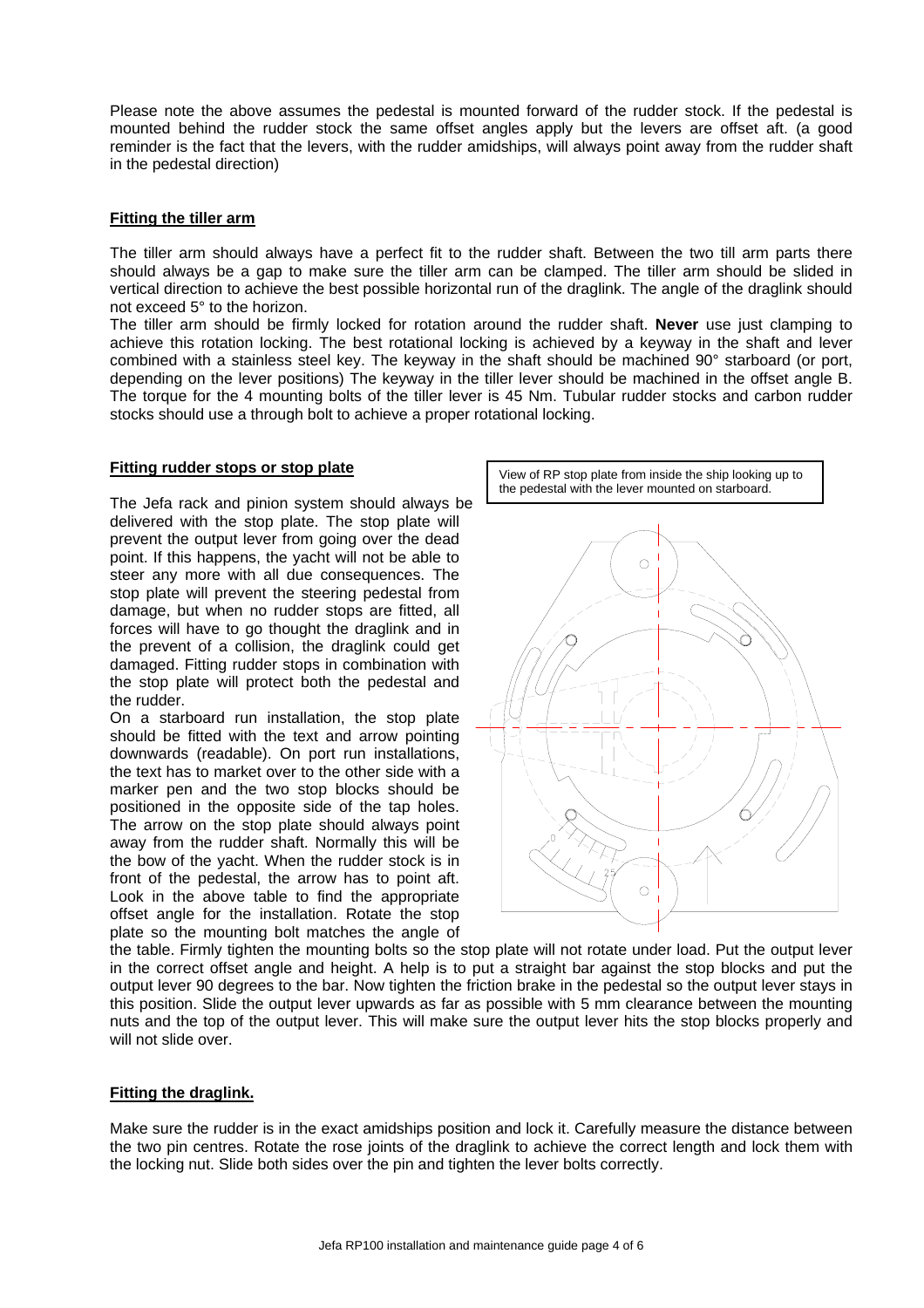# **Fitting the engine control mechanism and housing (optional)**

The Jefa RP100 system can be fitted with an optional TFX engine control mechanism. For the ease of mounting the engine control cables (not included), dismount the mechanism by unscrewing bolts with number 1. Follow the instructions in the accompanying TFX installation manual. Reinstall the mechanism with the attached cables back in the mounting bracket and tighten bolts 1 again. Make sure the bottom tube ends at least 5 mm above the bottom bracket (see position 3). Put both cover parts in place and carefully tighten the 4 off 4.2 x 9 mm self tapping screws (position 2). Don't over tighten these screws as it will damage the housing. Mount the Jefa stainless steel engine control handle. Make sure the handle reaches the end of the splined shaft. Carefully hit it with a rubber hammer if necessary. Tighten the 2 set screws at the bottom of the handle. Check in the machine room if both the throttle and gearbox levers reach the outer positions and if they are set up correctly in the neutral position. With the red push button one can disengage the gearbox and operate the throttle independently for starting up the engine.



When the pedestal is correctly mounted, it's time to mount the guardrail and guardrail feet. The correct guardrail centres are 305 mm and the forward offset to the pedestal centre line is 50 mm. Drill a 8,5 mm hole when foot type 1 is used and a 30 mm hole when foot type 2 & 3 are used. Type 1 is required when no cables have to go through the cockpit floor. Type 2 allows cables to pass the cockpit floor with a maximum floor thickness of 45 mm and type 3 allows cables to pass the cockpit floor with a maximum thickness of 95 mm.

Type 1 has to be through bolted with a 8 mm bolt going through the cockpit floor and firmly tightened.

Type 2 & 3 need some sealant underneath the flange and have to be pushed into the 30 mm hole drilled in the cockpit floor. The nut should only be tightened by hand and not with the aid of a tool.

Type 3 is normally only supplied when specially ordered.

# **Test the system**

Ask a colleague to slowly turn the wheel from lock to lock and check that:

- The tiller arm reaches the rudder stops (if fitted) just before or at the same time as the output lever hits the stop plate blocks.
- The draglink does not foul on the boat structure.
- The rose joints do not exceed their designed working angle and bind.
- The rudder has an equal rudder travel of 36 degrees both ways.

If the above points check out O.K. then ask a colleague to apply moderate load (20 Kg on the rim) with the tiller up against each rudder stop and check that the stops and the cockpit floor do not flex significantly.

The basic installation of the Jefa rack and pinion system is now complete.

We hope you enjoy your Jefa rack and pinion system – the finest system afloat!





120 220 248

305